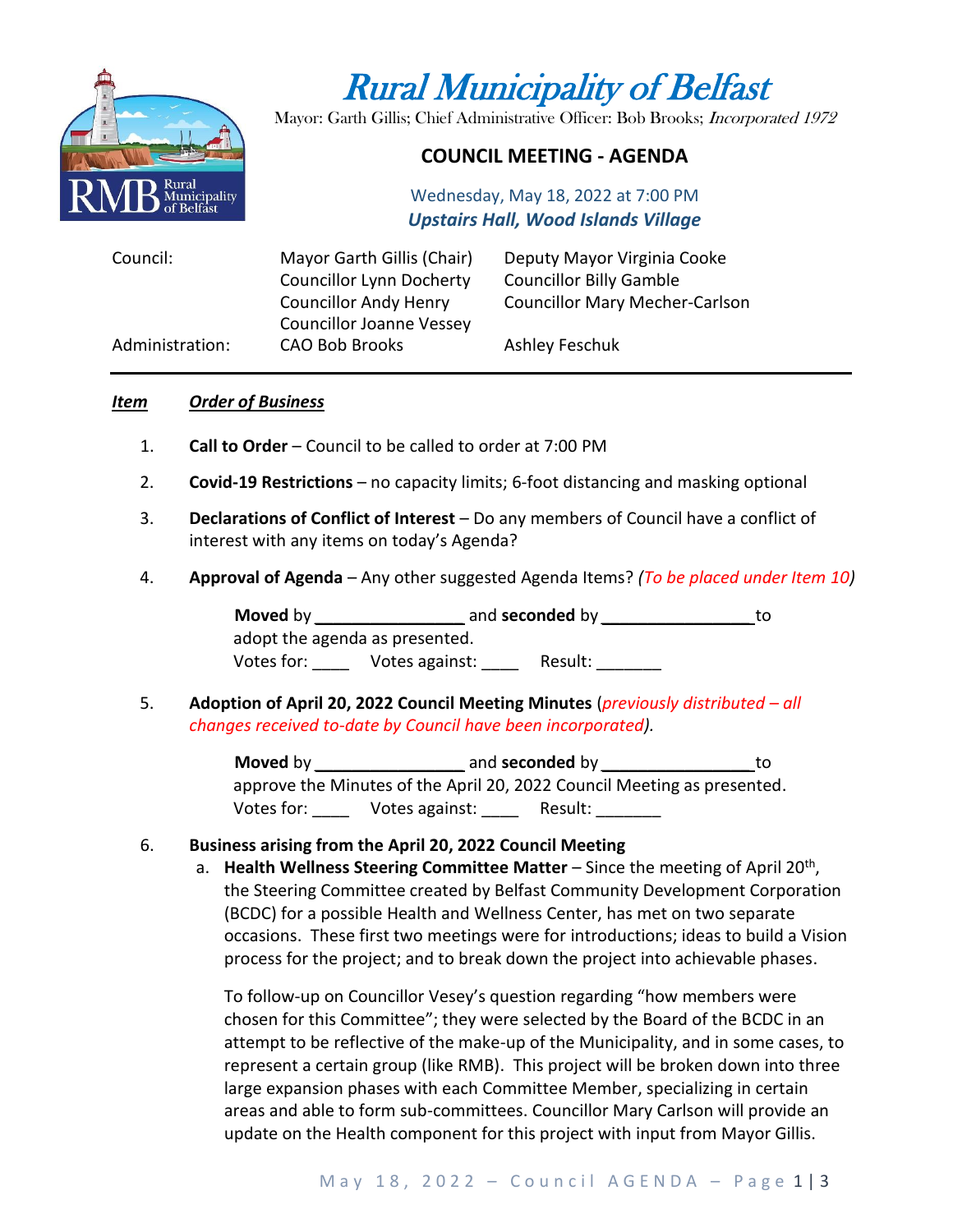### 7. **CAO Financial/Variance Report +**

- i. **Provincial Credit Union Account Balances at April 30, 2022 Statement**:
	- a. Share 001 **\$5.30** b. Chequing 010  $$101,414.17$
	- c. Savings 020 (Reserve)  $\sim$  \$36.43
	- d. Savings Reserve GIC/Int. (*project to be determined*) \$45,164.28
	- e. Gas Tax Acct 00011 \$37,456.94
	- f. Gas Tax GIC/Int. (*for previously-approved GT projects*) \$50,416.31
- ii. **Year-end Financial Statements** the documents are now into our accountants (MRSB) for our annual audit; and
- iii. **Annual Expenditure Report (Gas Tax)** working with MRSB, our Annual Gas Tax Reports are now with the Infrastructure Secretariat. The additional application from Wood Islands for the Lighthouse project is also into the Infrastructure Secretariat for their approval.
- *8.* **Public Input/Presentations regarding any items on today's Agenda, or other items?** (*Five minutes is allotted for each speaker/presentation*) – None requested at time Agenda.
- 9. **Official Plan and Development Bylaw Update (Fotenn Consulting Inc.)**  A note detailing the upcoming timelines and next steps is *attached*.
- 10. **New Business for the Agenda** *(as per Item 4 above)***?**
	- a. *Affordable Housing - Repurposing of COVID Tents - Wood Islands* (Councillor Gamble) **Example**  $\overline{a}$
	- b. *Other*? \_\_\_\_\_\_\_\_\_\_\_\_\_\_\_\_\_\_\_\_\_\_\_\_\_\_\_\_\_\_\_\_\_\_\_\_\_\_\_\_\_\_\_\_\_\_\_\_\_\_\_\_\_\_\_\_\_\_\_

#### 11. **Next Meeting:**

- a. **Regular Council Meeting**  the next regular meeting of Council is scheduled for Wednesday, June 15, 2022 at 7:00 PM in the Upstairs Hall at Wood Islands Village.
- 12. **Adjournment** As there is no further business…

**Moved** by **Example 20** to adjourn the meeting at: